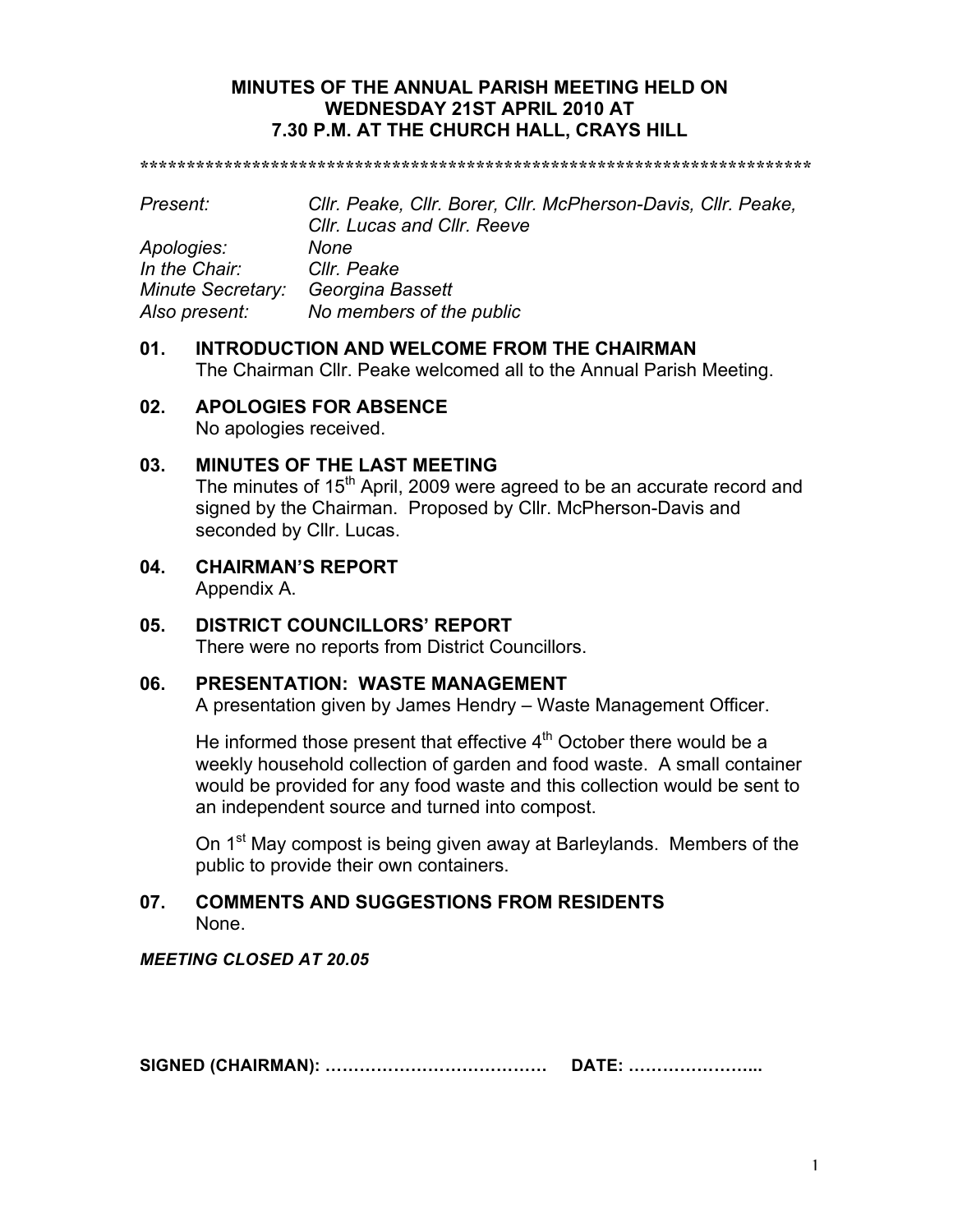

## **RAMSDEN CRAYS PARISH COUNCIL - CHAIRMAN'S REPORT 2009/10**

Dear Resident,

This Annual Report includes information about the activities of the Parish Council over the last year (April 2009 to March 2010), as well as financial information and Parish Council contact points.

Yours sincerely,

Andrew Peake *Chairman, Ramsden Crays Parish Council April 2010*

#### **Projects:**

The Parish Council has been elected by you and its members are here to serve you. It is looking for ideas for projects to spend public monies in the next financial year. It might be that you are interested in equipment in the recreational area, to include more seating within the Parish, additional waste or dog bins, shrubs or have many other ideas. This is your Parish, please let the Parish Council know what you would like to improve your area for you. Please send all suggestions to the Clerk, or complete the attached slip and send to a member of the Parish Council, preferably before the  $19<sup>th</sup>$  May meeting.

#### **Updates:**

Traffic calming: The Council is delighted to inform you that an additional VAS sign has now been installed in Crays Hill, on the approach from the Southend Road.

The Parish Council would like to thank Elms Nursery for the donation of the Christmas tree that was located at the Church Hall.

New scheme by Basildon District Council for a weekly kerbside food waste collection to all households in the district in October 2010.

The Mobile Library Service has amended its fortnightly visits from  $8<sup>th</sup>$  January. Arriving at Crays Hill High View Rise at 12.00 and leaving at 12.15 and Crays Hill Primary at 13.30 and departing at 14.25.

The next Crunch Service is scheduled to visit on Saturday  $17<sup>th</sup>$  July at Crays Hill Recreation Ground.

## **Dates for forthcoming Meetings:**

Parish Council Meetings are generally held on the third Wednesday of each month at 7.30 p.m. (except August)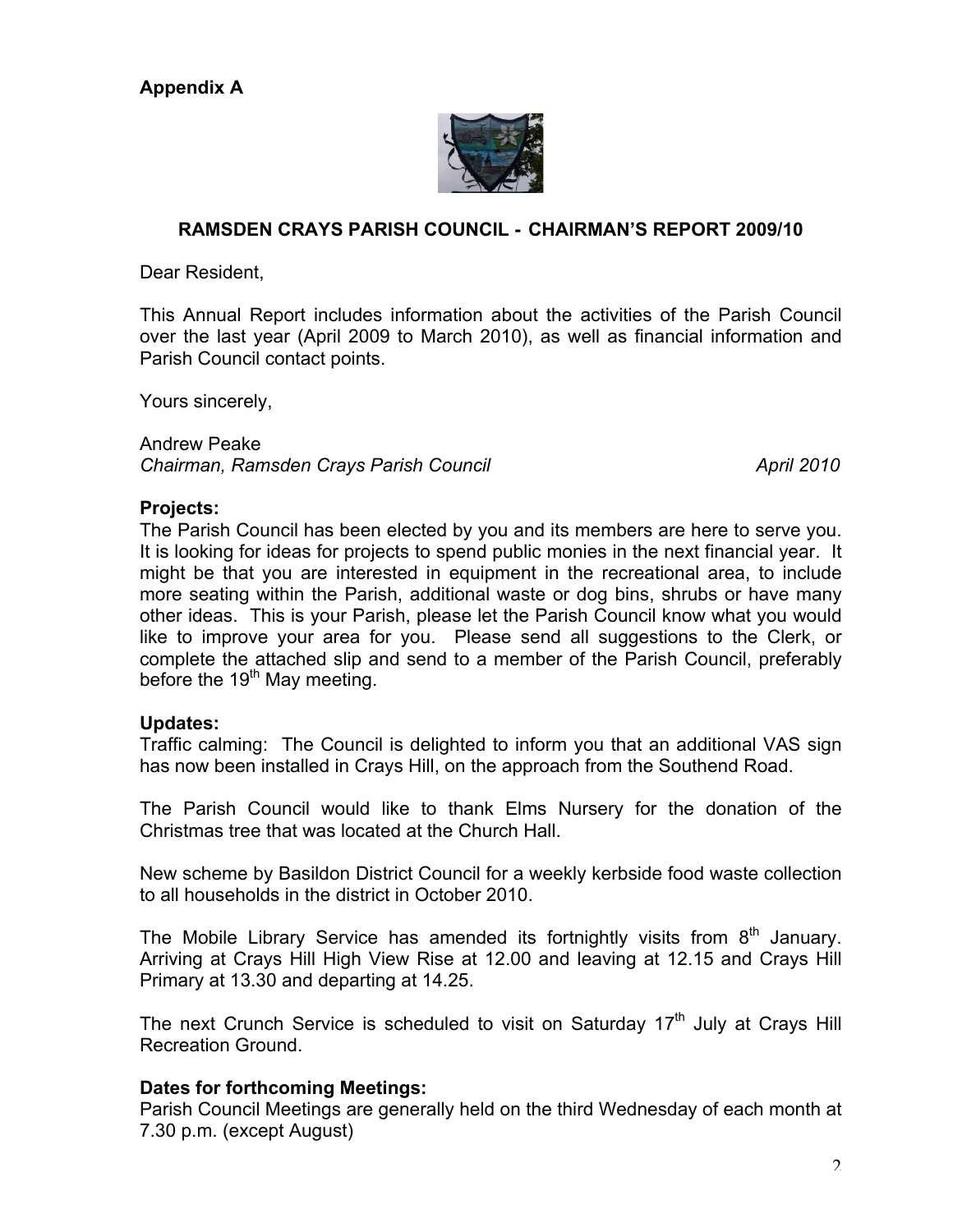## Dates scheduled for 2010 are: **19th May** – Annual Meeting of the Parish Council **16th June, 14th July, 15th September, 20th October, 17th November and 15th December**

The Public are very welcome to attend the meetings and have an opportunity to speak on agenda items at the Open Session at the commencement of the meeting and then again at the end during Open Session on general items.

Please feel free to approach any member of the Council (contact details below), or the Clerk, if you have any issues that you wish to raise with the Parish Council.

### **Networking/Representation:**

Members of the Council regularly attend liaison meetings with Basildon District Council, the Basildon Association of Town and Parish Councils and other agencies and representatives from parish councils to share knowledge and experience. Occasionally the Council is asked to comment on documents received from the District and County Councils and other agencies and to take the opportunity to respond on issues relevant to Ramsden Crays.

## **Useful Information**

The Police Surgeries are now held in Ramsden Bellhouse on the fourth Saturday of the month between 09.00 a.m. – 11.00 a.m. residents are welcome to attend with any issues. Please note that any criminal incidents should be reported to the Police on 0300 333 4444.

Ward Councillors, Terri Sargent and Stuart Allen hold regular surgeries at Noak Bridge Village Hall on the first Saturday of the month between 9.30 a.m. – 10.30 a.m. and Steepleview Community Centre on the third Saturday of the month between 9.00 a.m. and 10.00 a.m. any resident from the Crouch Ward is invited to attend. A PCSO is nearly always present.

## **Parish Councillors**

| <b>Chairman - Councillor Andrew Peake</b> | 01268 525771  |
|-------------------------------------------|---------------|
| Vice-Chairman - Councillor Tina Borer     | 01268 285795  |
| <b>Councillor David McPherson-Davis</b>   | 01268 525762  |
| <b>Councillor John Lucas</b>              | 01268 520965  |
| <b>Councillor Roy Reeve</b>               | 01268 289 740 |

## **Non-Elected Appointments 2009 - 2010**

Clerk to Ramsden Crays Parish Council - Georgina Bassett – 01702 584158 – bassett19@btinternet.com

Independent Internal Auditor - Heelis and Lodge.

External Auditor - Alun Williams, 1<sup>st</sup> Floor, Millbank Tower, Millbank, London, SW1P 4HQ.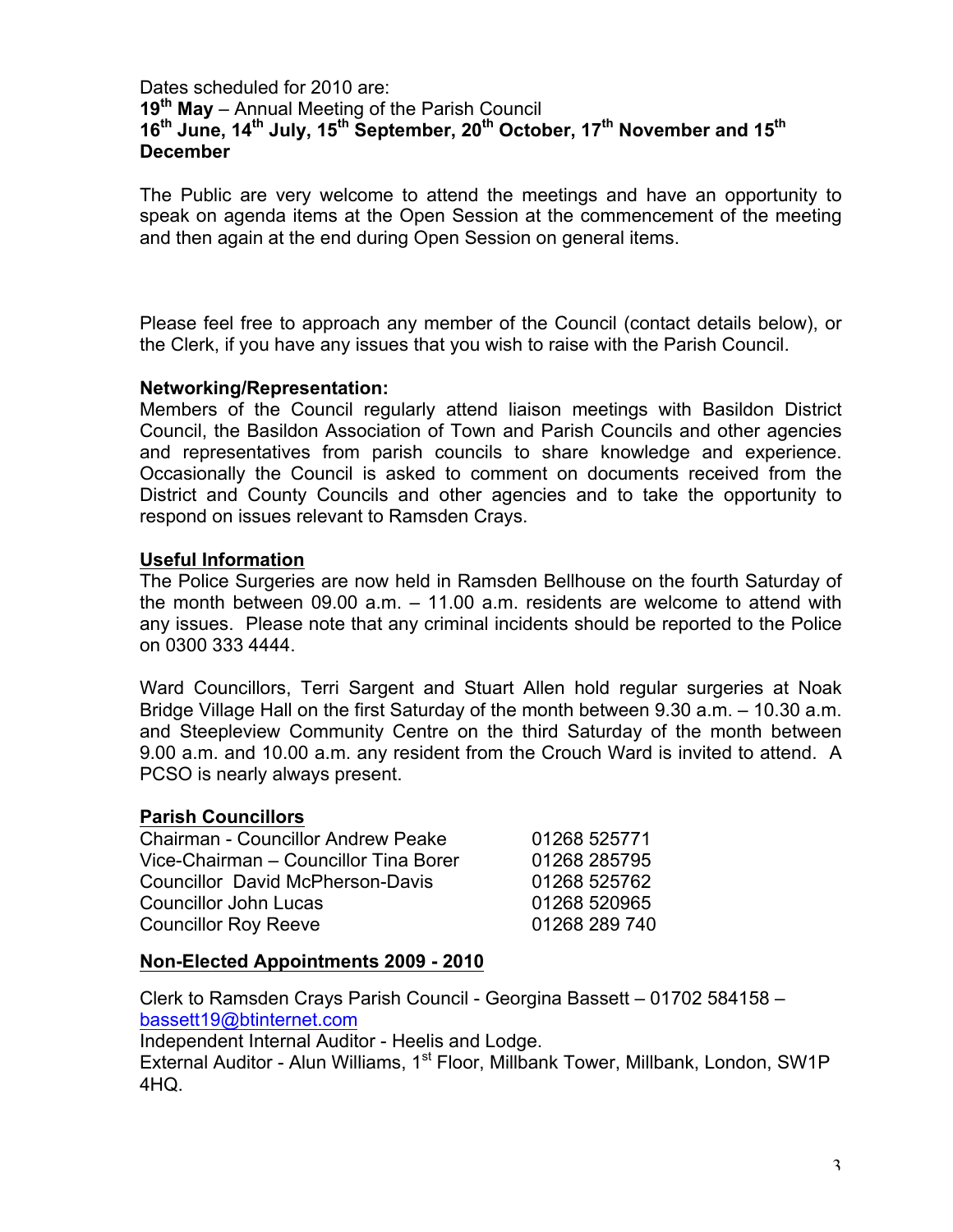## **Other Useful Contacts**

**Member of Parliament:** John Baron your local M.P. holds regular surgeries in the constituency. Telephone for an appointment on 01268 520765.

Keep up to date with our latest information including agendas, minutes, etc., visit: **www.essexinfo.net/ramsdencrays**

# **Your Input:**

The Parish Council would like to hear from you for future projects within the Parish. Suggested issues for consideration are:

- A large vision in the park area, making this more interesting with trees, plants etc.

- Installation of additional benches within the Parish.
- Installation of kissing gates at footpaths.
- Web page, future development as a means of communication.

If you have any ideas on these or any more, please contact either the Clerk or Councillors.

| Name:      |
|------------|
| Address:   |
| Comments:  |
|            |
|            |
| .          |
|            |
|            |
| . <b>.</b> |

| <b>Expenditure Heading</b> | <b>Budget 2009/10</b> | <b>Actual Spend</b> | <b>Budget 2010/11</b> |  |  |
|----------------------------|-----------------------|---------------------|-----------------------|--|--|
| <b>Salaries</b>            | £ 2,555.00            | £ 2,554.09          | £ 2,606.00            |  |  |